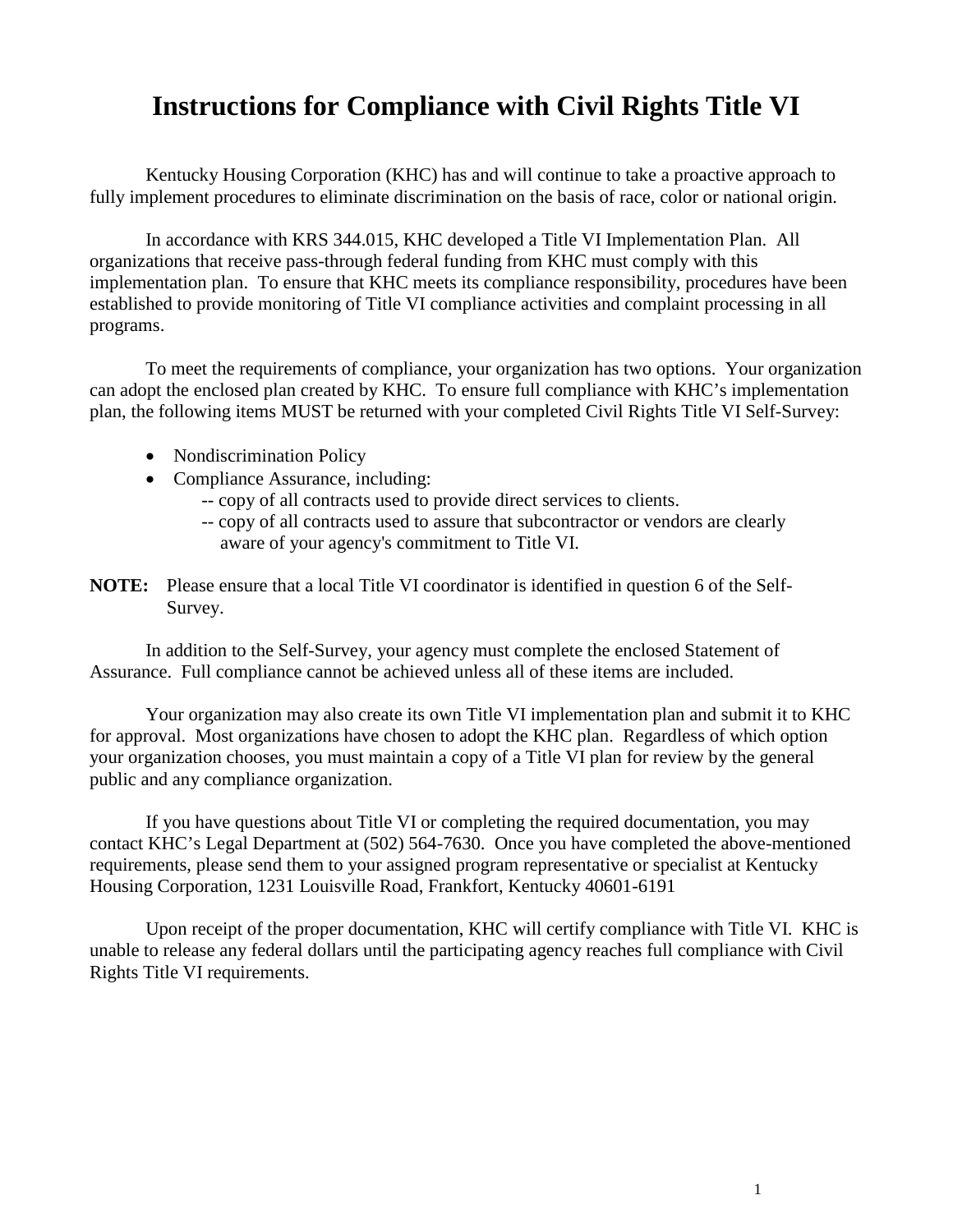## **CIVIL RIGHTS TITLE VI SELF-SURVEY**

|    | 1. Date of Survey:                                                                                                                                                                                                                                                                                                                                                                                                                          |  |  |
|----|---------------------------------------------------------------------------------------------------------------------------------------------------------------------------------------------------------------------------------------------------------------------------------------------------------------------------------------------------------------------------------------------------------------------------------------------|--|--|
| 2. | Type of Survey: $\Box$ Initial<br>$\Box$ Update<br>Other:                                                                                                                                                                                                                                                                                                                                                                                   |  |  |
| 3. | Check program area:<br><b>HOME</b> Investment Partnerships<br>Risk-Sharing<br><b>Emergency Shelter Grant (ESG)</b><br><b>Shelter Plus Care</b><br><b>Supportive Housing</b><br><b>Section 8 Housing Assistance</b><br><b>Section 8 New Construction</b><br>Family Self-Sufficiency (FSS)<br>HOPE for Elderly Independence<br>Appalachian Regional Commission (ARC)<br>Housing Opportunities for Persons with AIDS (HOPWA)<br>Weatherization |  |  |
|    | 4. Name of Facility/Agency:                                                                                                                                                                                                                                                                                                                                                                                                                 |  |  |
|    | <b>Street Address:</b>                                                                                                                                                                                                                                                                                                                                                                                                                      |  |  |
|    | City, State, Zip:                                                                                                                                                                                                                                                                                                                                                                                                                           |  |  |
|    | County:                                                                                                                                                                                                                                                                                                                                                                                                                                     |  |  |
| 5. | Administrative Head:                                                                                                                                                                                                                                                                                                                                                                                                                        |  |  |
|    | Title:                                                                                                                                                                                                                                                                                                                                                                                                                                      |  |  |
|    | 6. Name of Local Title VI Coordinator:                                                                                                                                                                                                                                                                                                                                                                                                      |  |  |
|    | <b>Street Address:</b>                                                                                                                                                                                                                                                                                                                                                                                                                      |  |  |
|    | City, State, Zip:                                                                                                                                                                                                                                                                                                                                                                                                                           |  |  |
|    | Phone Number:                                                                                                                                                                                                                                                                                                                                                                                                                               |  |  |
|    | 7. Advisory Group or Advisory Board:<br>What is the racial composition of the advisory group or advisory board?<br>a.                                                                                                                                                                                                                                                                                                                       |  |  |
|    | Number of white: Number of non-white:                                                                                                                                                                                                                                                                                                                                                                                                       |  |  |
|    | How are members selected?<br>$\mathbf{b}$ .                                                                                                                                                                                                                                                                                                                                                                                                 |  |  |
|    |                                                                                                                                                                                                                                                                                                                                                                                                                                             |  |  |
|    | What is the length of the term for members that serve on the advisory group or board?<br>$C_{\bullet}$                                                                                                                                                                                                                                                                                                                                      |  |  |

\_\_\_\_\_\_\_\_\_\_\_\_\_\_\_\_\_\_\_\_\_\_\_\_\_\_\_\_\_\_\_\_\_\_\_\_\_\_\_\_\_\_\_\_\_\_\_\_\_\_\_\_\_\_\_\_\_\_\_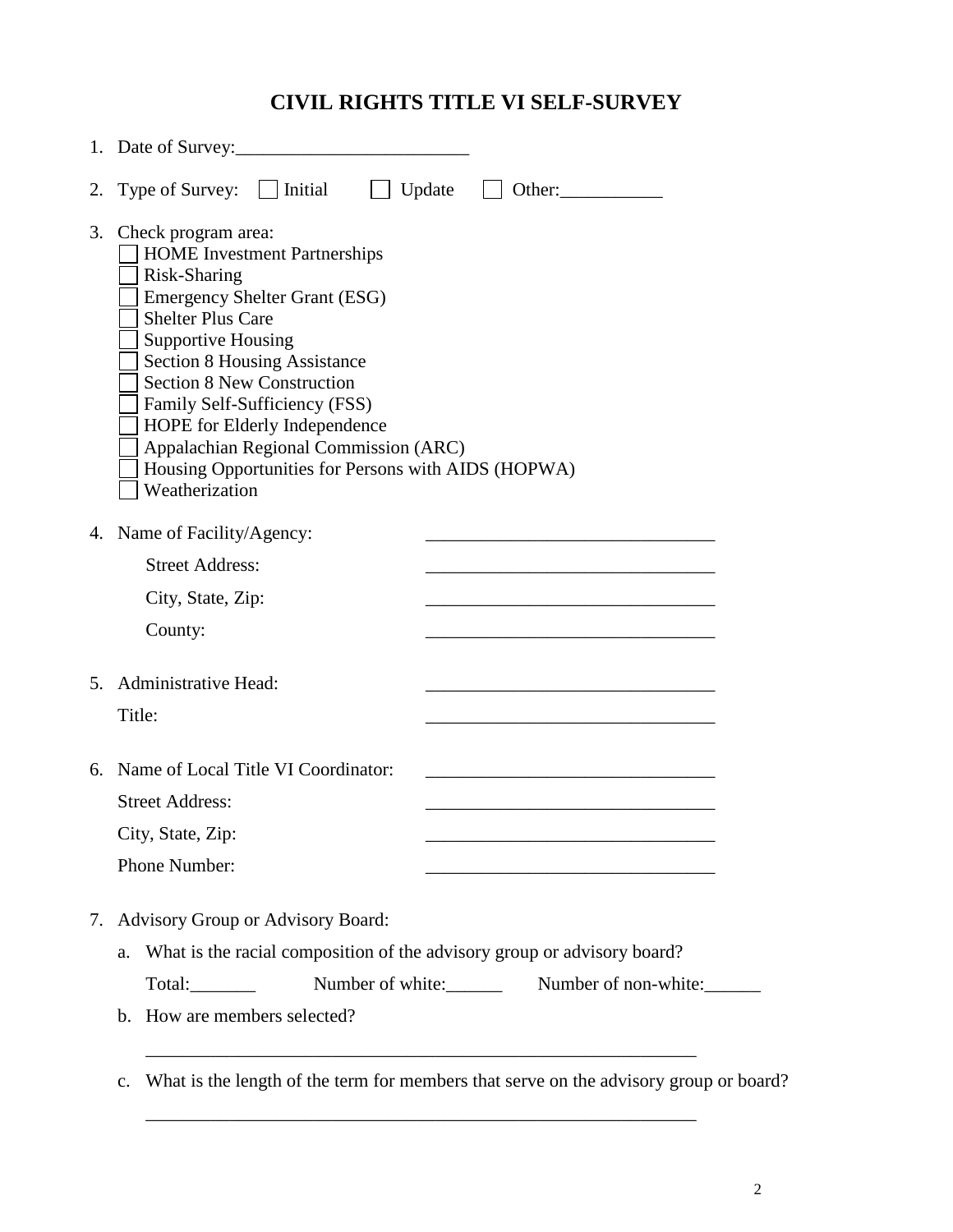8. Nondiscrimination Policies: Does your Agency have a written policy stating that services will be provided to all persons without regard to race, color or national origin?

| es | Nο |
|----|----|
|----|----|

If yes, attach a copy *(FOR INITIAL SURVEY ONLY).*

- 9. Posters: Are posters containing Title VI information prominently displayed within the facility?  $\vert$  Yes  $\vert$  No
	- a. Do these posters show the name of the Local Coordinator to whom complaints should be referred?

|  | es |  | No<br>ľ |
|--|----|--|---------|
|--|----|--|---------|

- 10. Records: Are permanent records kept of all Title VI complaints?
	- $\Box$  Yes  $\Box$  No
- 11. Complaints: If applicable, describe below any complaints received in this reporting period:

| <b>Name of Complainant</b> | Race | <b>Charge</b> | <b>Findings</b> |
|----------------------------|------|---------------|-----------------|
|                            |      |               |                 |
|                            |      |               |                 |
|                            |      |               |                 |
|                            |      |               |                 |
|                            |      |               |                 |
|                            |      |               |                 |
|                            |      |               |                 |
|                            |      |               |                 |

12. Dissemination: Is Title VI disseminated to your employees and your clients/applicants?

| Yes |  | No |
|-----|--|----|
|-----|--|----|

If yes, describe how employees are informed:

a. Are you confident that applicants and clients are clearly aware of their rights under Title VI, including the right to file a complaint?

\_\_\_\_\_\_\_\_\_\_\_\_\_\_\_\_\_\_\_\_\_\_\_\_\_\_\_\_\_\_\_\_\_\_\_\_\_\_\_\_\_\_\_\_\_\_\_\_\_\_\_\_\_\_\_\_\_\_\_\_\_\_\_\_\_\_\_\_\_\_\_\_\_\_\_\_\_\_\_ \_\_\_\_\_\_\_\_\_\_\_\_\_\_\_\_\_\_\_\_\_\_\_\_\_\_\_\_\_\_\_\_\_\_\_\_\_\_\_\_\_\_\_\_\_\_\_\_\_\_\_\_\_\_\_\_\_\_\_\_\_\_\_\_\_\_\_\_\_\_\_\_\_\_\_\_\_\_\_ \_\_\_\_\_\_\_\_\_\_\_\_\_\_\_\_\_\_\_\_\_\_\_\_\_\_\_\_\_\_\_\_\_\_\_\_\_\_\_\_\_\_\_\_\_\_\_\_\_\_\_\_\_\_\_\_\_\_\_\_\_\_\_\_\_\_\_\_\_\_\_\_\_\_\_\_\_\_\_

 $\exists$  Yes  $\Box$  No

b. Are new employees clearly informed about their specific responsibilities to clients under Title VI?

| es | Nο |
|----|----|
|----|----|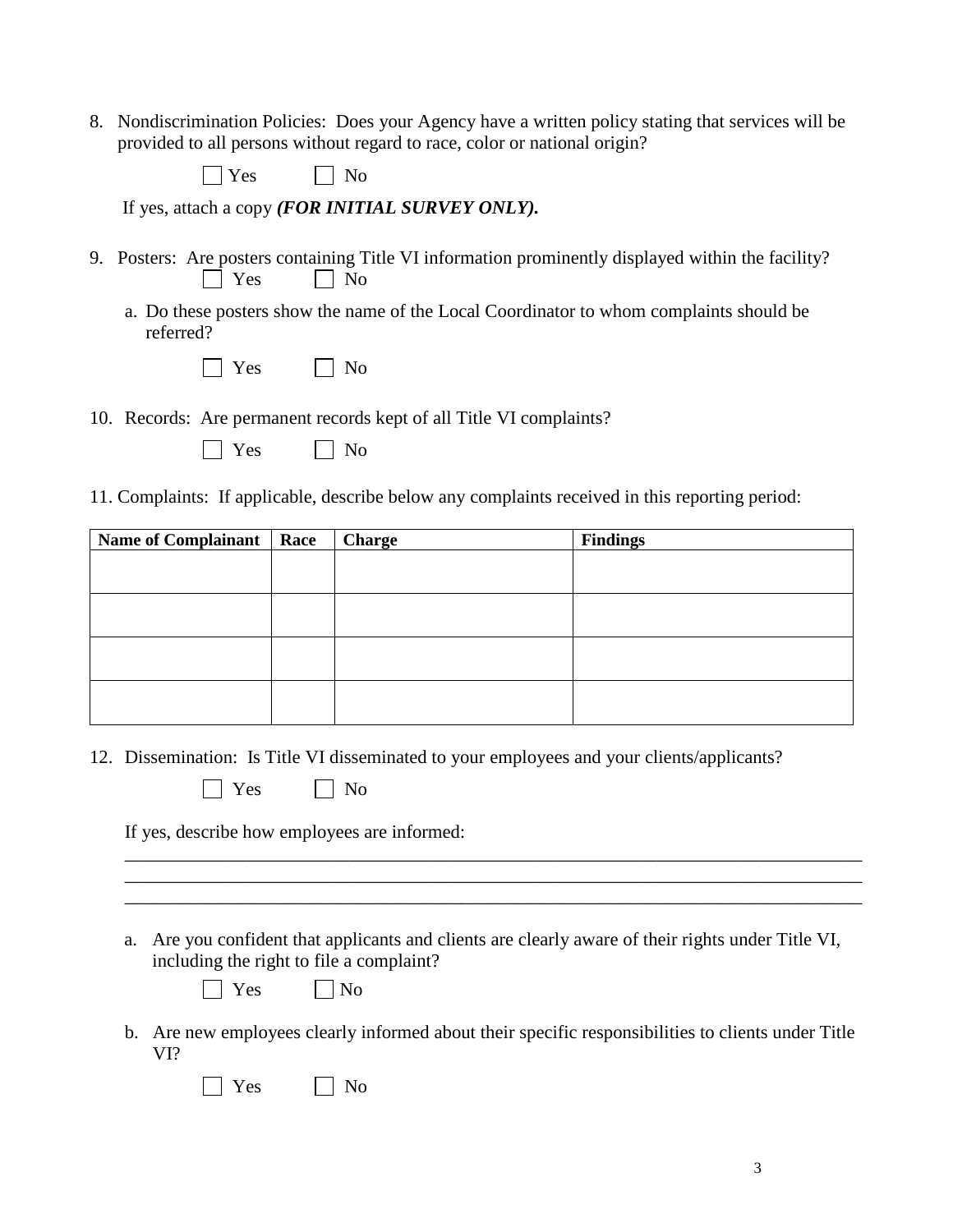c. Are staff members periodically reoriented or refreshed on information detailing their Title VI responsibilities?

| If yes, state by whom and how: |  |  |
|--------------------------------|--|--|
|                                |  |  |
|                                |  |  |
|                                |  |  |

13. Compliance Assurance: Do all contracts that provide direct services to clients contain a Title VI statement of compliance?

| ∽ | √∩ |
|---|----|
| ∸ | ı  |

If yes, attach a copy of the Title VI statement included in such contract *(FOR INITIAL SURVEY ONLY).*

14. Are you confident that each of your subcontractors or vendors, if any, is clearly aware of your agency's commitment to Title VI?

 $\Box$  Yes  $\Box$  No

If yes, attach a copy of information used to ensure subcontractors or vendors are aware of your agency's commitment to Title VI *(FOR INITIAL SURVEY ONLY).*

\_\_\_\_\_\_\_\_\_\_\_\_\_\_\_\_\_\_\_\_\_\_\_\_\_\_\_\_\_\_\_\_\_\_\_\_\_\_\_\_\_\_\_\_\_\_\_\_\_\_\_\_\_\_\_\_\_\_\_\_\_\_\_\_\_\_\_\_\_\_\_\_\_\_\_\_\_\_\_ \_\_\_\_\_\_\_\_\_\_\_\_\_\_\_\_\_\_\_\_\_\_\_\_\_\_\_\_\_\_\_\_\_\_\_\_\_\_\_\_\_\_\_\_\_\_\_\_\_\_\_\_\_\_\_\_\_\_\_\_\_\_\_\_\_\_\_\_\_\_\_\_\_\_\_\_\_\_\_ \_\_\_\_\_\_\_\_\_\_\_\_\_\_\_\_\_\_\_\_\_\_\_\_\_\_\_\_\_\_\_\_\_\_\_\_\_\_\_\_\_\_\_\_\_\_\_\_\_\_\_\_\_\_\_\_\_\_\_\_\_\_\_\_\_\_\_\_\_\_\_\_\_\_\_\_\_\_\_

15. Are all physical areas (i.e., exits, waiting rooms, dining areas, restrooms, etc.) provided and used without regard to the race, color or national origin of clients?

If no, identify the areas that are not used jointly and explain why: \_\_\_\_\_\_\_\_\_\_\_\_\_\_\_\_\_\_\_\_\_\_\_\_\_\_